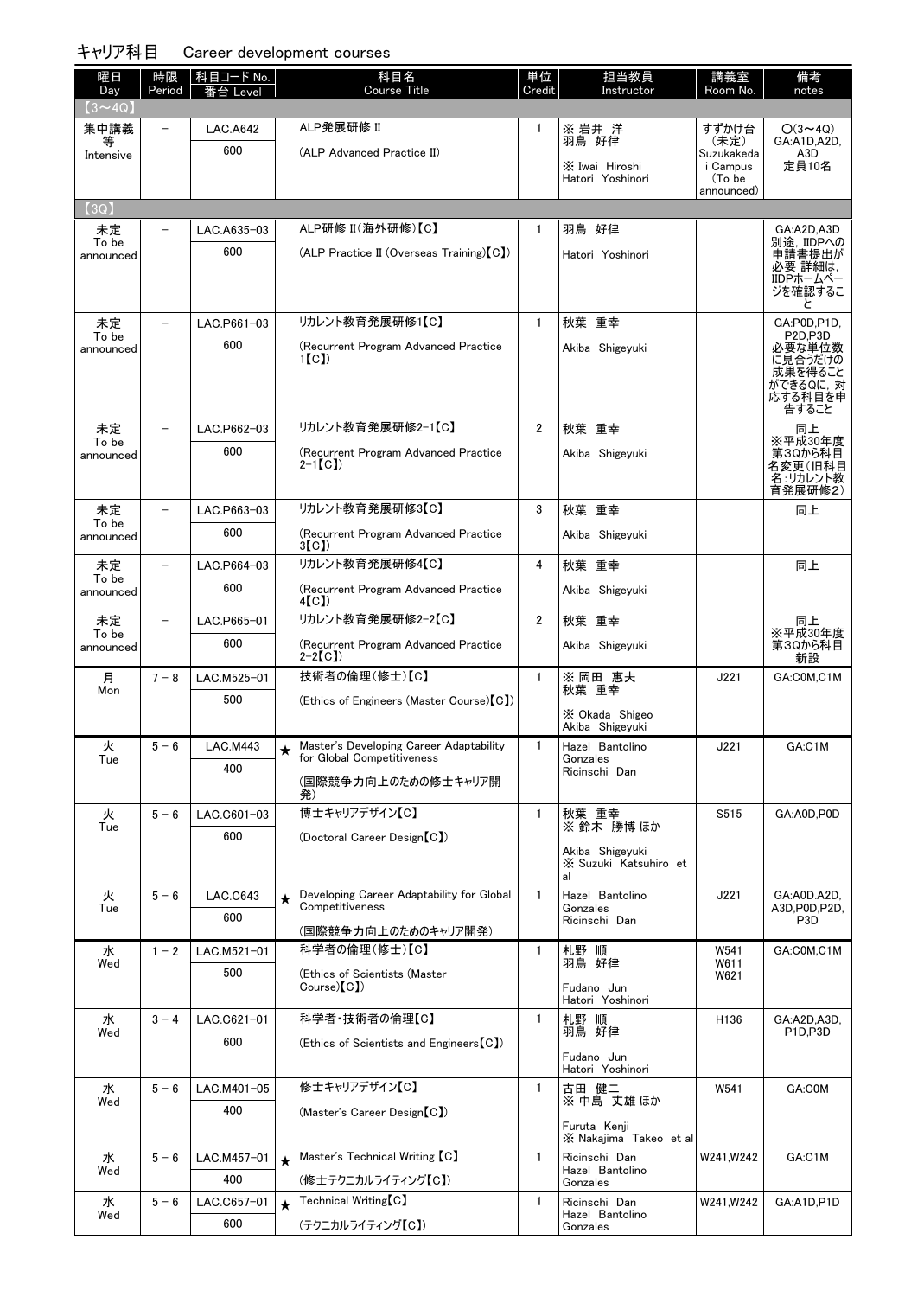| (3Q)<br>知識集約型キャリア開発<br>水<br>$7 - 8$<br><b>LAC.M511</b><br>1<br>※ 吉村 譲<br>※ 浜田 高宏 ほか<br>W531<br>Wed<br>500<br>(Smart Business Career Development)<br>X Yoshimura Joe<br>X Hamada Takahiro et<br>al<br>修士キャリアデザイン演習【C1】<br>木<br>伊東 幸子<br>守島 利子<br>$3 - 4$<br>LAC.M413-05<br>$\mathbf{1}$<br>I121,I123<br>Thu<br>400<br>(Master's Career Design Practice [C1])<br>Ito Sachiko<br>Morishima Toshiko<br>Master's Critical Thinking<br>$\mathbf{1}$<br>$5 - 6$<br><b>LAC.M448</b><br>Ricinschi Dan<br>W531<br>木<br>$\star$<br>Hazel Bantolino<br>Thu<br>400<br>(修士クリティカルシンキング)<br>Gonzales<br>木<br>Critical Thinking<br>$\mathbf{1}$<br>$5 - 6$<br><b>LAC.C648</b><br>Ricinschi Dan<br>W531<br>$\star$<br>Thu<br>Hazel Bantolino<br>600<br>(クリティカルシンキング)<br>Gonzales<br>修士キャリアデザイン演習【C2】<br>$7 - 8$<br>$\mathbf{1}$<br>木<br>伊東 幸子<br>守島 利子<br>LAC.M413-06<br>G114, G115<br>Thu<br>400<br>(Master's Career Design Practice [C2])<br>Ito Sachiko<br>Morishima Toshiko<br>テクノロジーマネジメント概論【C】<br>$\mathbf{1}$<br>古田 健二<br>秋葉 重幸<br>木<br>$7 - 8$<br>LAC.M533-02<br>J221<br>Thu<br>500<br>(Outline of Technology Management [C])<br>Furuta Kenji<br>Akiba Shigeyuki<br>修士キャリアプラン【C】<br>羽鳥 好律<br>LAC.M402-04<br>$\mathbf{1}$<br>J234<br>金<br>$7 - 8$<br>Fri<br>※吉田 稔ほか<br>400<br>(Master's Career Plan [C])<br>Hatori Yoshinori<br>X Yoshida Minoru et al | GA:C1M<br>GA:C0M<br>GA:C1M<br>GA:A2D,A3D,<br>P <sub>2D</sub> ,P <sub>3D</sub><br>GA:C0M<br>GA:C1M<br>×<br>11/22(木)追加<br>GA:C0M<br>GA:C0M |
|---------------------------------------------------------------------------------------------------------------------------------------------------------------------------------------------------------------------------------------------------------------------------------------------------------------------------------------------------------------------------------------------------------------------------------------------------------------------------------------------------------------------------------------------------------------------------------------------------------------------------------------------------------------------------------------------------------------------------------------------------------------------------------------------------------------------------------------------------------------------------------------------------------------------------------------------------------------------------------------------------------------------------------------------------------------------------------------------------------------------------------------------------------------------------------------------------------------------------------------------------------------------------------------------------------------------------------------------|------------------------------------------------------------------------------------------------------------------------------------------|
|                                                                                                                                                                                                                                                                                                                                                                                                                                                                                                                                                                                                                                                                                                                                                                                                                                                                                                                                                                                                                                                                                                                                                                                                                                                                                                                                             |                                                                                                                                          |
|                                                                                                                                                                                                                                                                                                                                                                                                                                                                                                                                                                                                                                                                                                                                                                                                                                                                                                                                                                                                                                                                                                                                                                                                                                                                                                                                             |                                                                                                                                          |
|                                                                                                                                                                                                                                                                                                                                                                                                                                                                                                                                                                                                                                                                                                                                                                                                                                                                                                                                                                                                                                                                                                                                                                                                                                                                                                                                             |                                                                                                                                          |
|                                                                                                                                                                                                                                                                                                                                                                                                                                                                                                                                                                                                                                                                                                                                                                                                                                                                                                                                                                                                                                                                                                                                                                                                                                                                                                                                             |                                                                                                                                          |
|                                                                                                                                                                                                                                                                                                                                                                                                                                                                                                                                                                                                                                                                                                                                                                                                                                                                                                                                                                                                                                                                                                                                                                                                                                                                                                                                             |                                                                                                                                          |
|                                                                                                                                                                                                                                                                                                                                                                                                                                                                                                                                                                                                                                                                                                                                                                                                                                                                                                                                                                                                                                                                                                                                                                                                                                                                                                                                             |                                                                                                                                          |
|                                                                                                                                                                                                                                                                                                                                                                                                                                                                                                                                                                                                                                                                                                                                                                                                                                                                                                                                                                                                                                                                                                                                                                                                                                                                                                                                             |                                                                                                                                          |
|                                                                                                                                                                                                                                                                                                                                                                                                                                                                                                                                                                                                                                                                                                                                                                                                                                                                                                                                                                                                                                                                                                                                                                                                                                                                                                                                             |                                                                                                                                          |
|                                                                                                                                                                                                                                                                                                                                                                                                                                                                                                                                                                                                                                                                                                                                                                                                                                                                                                                                                                                                                                                                                                                                                                                                                                                                                                                                             |                                                                                                                                          |
|                                                                                                                                                                                                                                                                                                                                                                                                                                                                                                                                                                                                                                                                                                                                                                                                                                                                                                                                                                                                                                                                                                                                                                                                                                                                                                                                             |                                                                                                                                          |
|                                                                                                                                                                                                                                                                                                                                                                                                                                                                                                                                                                                                                                                                                                                                                                                                                                                                                                                                                                                                                                                                                                                                                                                                                                                                                                                                             |                                                                                                                                          |
|                                                                                                                                                                                                                                                                                                                                                                                                                                                                                                                                                                                                                                                                                                                                                                                                                                                                                                                                                                                                                                                                                                                                                                                                                                                                                                                                             |                                                                                                                                          |
|                                                                                                                                                                                                                                                                                                                                                                                                                                                                                                                                                                                                                                                                                                                                                                                                                                                                                                                                                                                                                                                                                                                                                                                                                                                                                                                                             |                                                                                                                                          |
|                                                                                                                                                                                                                                                                                                                                                                                                                                                                                                                                                                                                                                                                                                                                                                                                                                                                                                                                                                                                                                                                                                                                                                                                                                                                                                                                             |                                                                                                                                          |
|                                                                                                                                                                                                                                                                                                                                                                                                                                                                                                                                                                                                                                                                                                                                                                                                                                                                                                                                                                                                                                                                                                                                                                                                                                                                                                                                             |                                                                                                                                          |
|                                                                                                                                                                                                                                                                                                                                                                                                                                                                                                                                                                                                                                                                                                                                                                                                                                                                                                                                                                                                                                                                                                                                                                                                                                                                                                                                             |                                                                                                                                          |
|                                                                                                                                                                                                                                                                                                                                                                                                                                                                                                                                                                                                                                                                                                                                                                                                                                                                                                                                                                                                                                                                                                                                                                                                                                                                                                                                             |                                                                                                                                          |
|                                                                                                                                                                                                                                                                                                                                                                                                                                                                                                                                                                                                                                                                                                                                                                                                                                                                                                                                                                                                                                                                                                                                                                                                                                                                                                                                             |                                                                                                                                          |
|                                                                                                                                                                                                                                                                                                                                                                                                                                                                                                                                                                                                                                                                                                                                                                                                                                                                                                                                                                                                                                                                                                                                                                                                                                                                                                                                             |                                                                                                                                          |
|                                                                                                                                                                                                                                                                                                                                                                                                                                                                                                                                                                                                                                                                                                                                                                                                                                                                                                                                                                                                                                                                                                                                                                                                                                                                                                                                             |                                                                                                                                          |
| 集中講義<br>Strategies for Balancing Career,<br>LAC.M403-02<br>羽鳥 好律<br>$\overline{\phantom{a}}$<br>$\mathbf{1}$<br>すずかけ台<br>Personality and Lifestyle (Master<br>Ricinschi Dan ほか<br>(未定)<br>等                                                                                                                                                                                                                                                                                                                                                                                                                                                                                                                                                                                                                                                                                                                                                                                                                                                                                                                                                                                                                                                                                                                                                 | ①10/15 2-4限                                                                                                                              |
| 400<br>$Course)$ $[C]$<br>Suzukakeda<br>Intensive<br>i Campus<br>Hatori Yoshinori                                                                                                                                                                                                                                                                                                                                                                                                                                                                                                                                                                                                                                                                                                                                                                                                                                                                                                                                                                                                                                                                                                                                                                                                                                                           | ②10/15 5-8限<br>310/16 5-8限                                                                                                               |
| (キャリア、パーソナリティ、ライフスタイルのバラ<br>Ricinschi Dan et al<br>(To be<br>ンス戦略(修士)【C】)<br>announced)                                                                                                                                                                                                                                                                                                                                                                                                                                                                                                                                                                                                                                                                                                                                                                                                                                                                                                                                                                                                                                                                                                                                                                                                                                                     | 4)10/19 5-8限<br>詳細は, IIDP                                                                                                                |
|                                                                                                                                                                                                                                                                                                                                                                                                                                                                                                                                                                                                                                                                                                                                                                                                                                                                                                                                                                                                                                                                                                                                                                                                                                                                                                                                             | ホームページ,<br>ocw-iを確認す                                                                                                                     |
|                                                                                                                                                                                                                                                                                                                                                                                                                                                                                                                                                                                                                                                                                                                                                                                                                                                                                                                                                                                                                                                                                                                                                                                                                                                                                                                                             | ること                                                                                                                                      |
| プレALP研修【C】<br>集中講義<br>$\mathbf{1}$<br>※ 小田 俊理<br>大岡山<br>LAC.M531-03<br>Ricinschi Dan ほか<br>(未定)<br>等                                                                                                                                                                                                                                                                                                                                                                                                                                                                                                                                                                                                                                                                                                                                                                                                                                                                                                                                                                                                                                                                                                                                                                                                                                        | GA:C1M 定<br>員:ALP研修基                                                                                                                     |
| 500<br>(Pre ALP Practice [C])<br>Ookayama<br>Intensive<br>X Oda Shunri<br>Campus                                                                                                                                                                                                                                                                                                                                                                                                                                                                                                                                                                                                                                                                                                                                                                                                                                                                                                                                                                                                                                                                                                                                                                                                                                                            | 礎【C】と合わせ<br>て30名                                                                                                                         |
| Ricinschi Dan et al<br>(To be                                                                                                                                                                                                                                                                                                                                                                                                                                                                                                                                                                                                                                                                                                                                                                                                                                                                                                                                                                                                                                                                                                                                                                                                                                                                                                               | ①10/ 15-7限<br>②10/ 45-8限                                                                                                                 |
| announced)                                                                                                                                                                                                                                                                                                                                                                                                                                                                                                                                                                                                                                                                                                                                                                                                                                                                                                                                                                                                                                                                                                                                                                                                                                                                                                                                  | 311/ 15-8限                                                                                                                               |
| 研究と社会貢献【C】<br>集中講義<br>LAC.M537-01<br>$\mathbf{1}$<br>大岡山<br>$\overline{\phantom{a}}$                                                                                                                                                                                                                                                                                                                                                                                                                                                                                                                                                                                                                                                                                                                                                                                                                                                                                                                                                                                                                                                                                                                                                                                                                                                        | 4)11/19 5-8限<br>GA:C1M                                                                                                                   |
| ※ 柏木 孝夫<br>山中 浩明ほか<br>(未定)<br>等<br>500<br>(Social Contributions through<br>Ookayama<br>Intensive                                                                                                                                                                                                                                                                                                                                                                                                                                                                                                                                                                                                                                                                                                                                                                                                                                                                                                                                                                                                                                                                                                                                                                                                                                            | (火曜日開講予<br>定)                                                                                                                            |
| Research [C])<br>X Kashiwagi Takao<br>Campus                                                                                                                                                                                                                                                                                                                                                                                                                                                                                                                                                                                                                                                                                                                                                                                                                                                                                                                                                                                                                                                                                                                                                                                                                                                                                                | 4011/13 1-4限<br>①10/9 1-4限<br>②10/30 1-4限                                                                                                |
| Yamanaka Hiroaki etal<br>(To be<br>announced)                                                                                                                                                                                                                                                                                                                                                                                                                                                                                                                                                                                                                                                                                                                                                                                                                                                                                                                                                                                                                                                                                                                                                                                                                                                                                               | $(3)11/57 - 10$ 服<br>→1-4限                                                                                                               |
| ALP研修基礎【C】<br>集中講義<br>$\mathbf{1}$<br>※ 小田 俊理<br>大岡山<br>LAC.A621-03<br>$\overline{\phantom{a}}$<br>Ricinschi Dan ほか<br>(未定)<br>等                                                                                                                                                                                                                                                                                                                                                                                                                                                                                                                                                                                                                                                                                                                                                                                                                                                                                                                                                                                                                                                                                                                                                                                                            | GA:A1D 定員:<br>プレALP研修                                                                                                                    |
| 600<br>(ALP Introduction (C))<br>Ookayama<br>Intensive<br>X Oda Shunri<br>Campus                                                                                                                                                                                                                                                                                                                                                                                                                                                                                                                                                                                                                                                                                                                                                                                                                                                                                                                                                                                                                                                                                                                                                                                                                                                            | 【C】と合わせて<br>30名                                                                                                                          |
| Ricinschi Dan et al<br>(To be                                                                                                                                                                                                                                                                                                                                                                                                                                                                                                                                                                                                                                                                                                                                                                                                                                                                                                                                                                                                                                                                                                                                                                                                                                                                                                               | ①10/ 15-7限<br>②10/ 45-8限                                                                                                                 |
| announced)                                                                                                                                                                                                                                                                                                                                                                                                                                                                                                                                                                                                                                                                                                                                                                                                                                                                                                                                                                                                                                                                                                                                                                                                                                                                                                                                  | ③11/ 15-8限                                                                                                                               |
| ALP研修 I(ティーチング)【C】<br>$\mathbf{1}$<br>羽鳥 好律<br>集中講義<br>LAC.A631-03<br>大岡山<br>$\overline{\phantom{0}}$                                                                                                                                                                                                                                                                                                                                                                                                                                                                                                                                                                                                                                                                                                                                                                                                                                                                                                                                                                                                                                                                                                                                                                                                                                       | (4)11/19 5-8限<br>GA:A2D,A3D                                                                                                              |
| Das Bhanu Pratap<br>(未定)<br>600<br>(ALP Practice I (Teaching Practice) [C])<br>Ookayama<br>Intensive                                                                                                                                                                                                                                                                                                                                                                                                                                                                                                                                                                                                                                                                                                                                                                                                                                                                                                                                                                                                                                                                                                                                                                                                                                        | 10/2 5-10限<br>別途, IIDPへの                                                                                                                 |
| Hatori Yoshinori<br>Campus                                                                                                                                                                                                                                                                                                                                                                                                                                                                                                                                                                                                                                                                                                                                                                                                                                                                                                                                                                                                                                                                                                                                                                                                                                                                                                                  | 申請書提出が                                                                                                                                   |
| Das Bhanu Pratap<br>(To be<br>announced)                                                                                                                                                                                                                                                                                                                                                                                                                                                                                                                                                                                                                                                                                                                                                                                                                                                                                                                                                                                                                                                                                                                                                                                                                                                                                                    | 必要 詳細は,<br>IIDPホームペー                                                                                                                     |
|                                                                                                                                                                                                                                                                                                                                                                                                                                                                                                                                                                                                                                                                                                                                                                                                                                                                                                                                                                                                                                                                                                                                                                                                                                                                                                                                             | ジを確認するこ<br>と                                                                                                                             |
| Strategies for Balancing Career.<br>羽鳥 好律<br>集中講義<br>$\mathbf{1}$<br>すずかけ台<br>$\qquad \qquad -$<br>LAC.C603-02<br>Personality and Lifestyle <sup>[C]</sup>                                                                                                                                                                                                                                                                                                                                                                                                                                                                                                                                                                                                                                                                                                                                                                                                                                                                                                                                                                                                                                                                                                                                                                                  | GA:A0D,P0D                                                                                                                               |
| Ricinschi Dan ほか<br>(未定)<br>等<br>600<br>Suzukakeda<br>Intensive                                                                                                                                                                                                                                                                                                                                                                                                                                                                                                                                                                                                                                                                                                                                                                                                                                                                                                                                                                                                                                                                                                                                                                                                                                                                             | ①10/15 2-4限<br>②10/15 5-8限                                                                                                               |
| (キャリア、パーソナリティ、ライフスタイルのバラ<br>Hatori Yoshinori<br>i Campus<br>ンス戦略【C】)<br>Ricinschi Dan et al<br>(To be                                                                                                                                                                                                                                                                                                                                                                                                                                                                                                                                                                                                                                                                                                                                                                                                                                                                                                                                                                                                                                                                                                                                                                                                                                       | 310/16 5-8限<br>4010/19 5-8限                                                                                                              |
| announced)                                                                                                                                                                                                                                                                                                                                                                                                                                                                                                                                                                                                                                                                                                                                                                                                                                                                                                                                                                                                                                                                                                                                                                                                                                                                                                                                  | 詳細は,IIDP<br>ホームページ,                                                                                                                      |
|                                                                                                                                                                                                                                                                                                                                                                                                                                                                                                                                                                                                                                                                                                                                                                                                                                                                                                                                                                                                                                                                                                                                                                                                                                                                                                                                             | ocw-iを確認す<br>ること                                                                                                                         |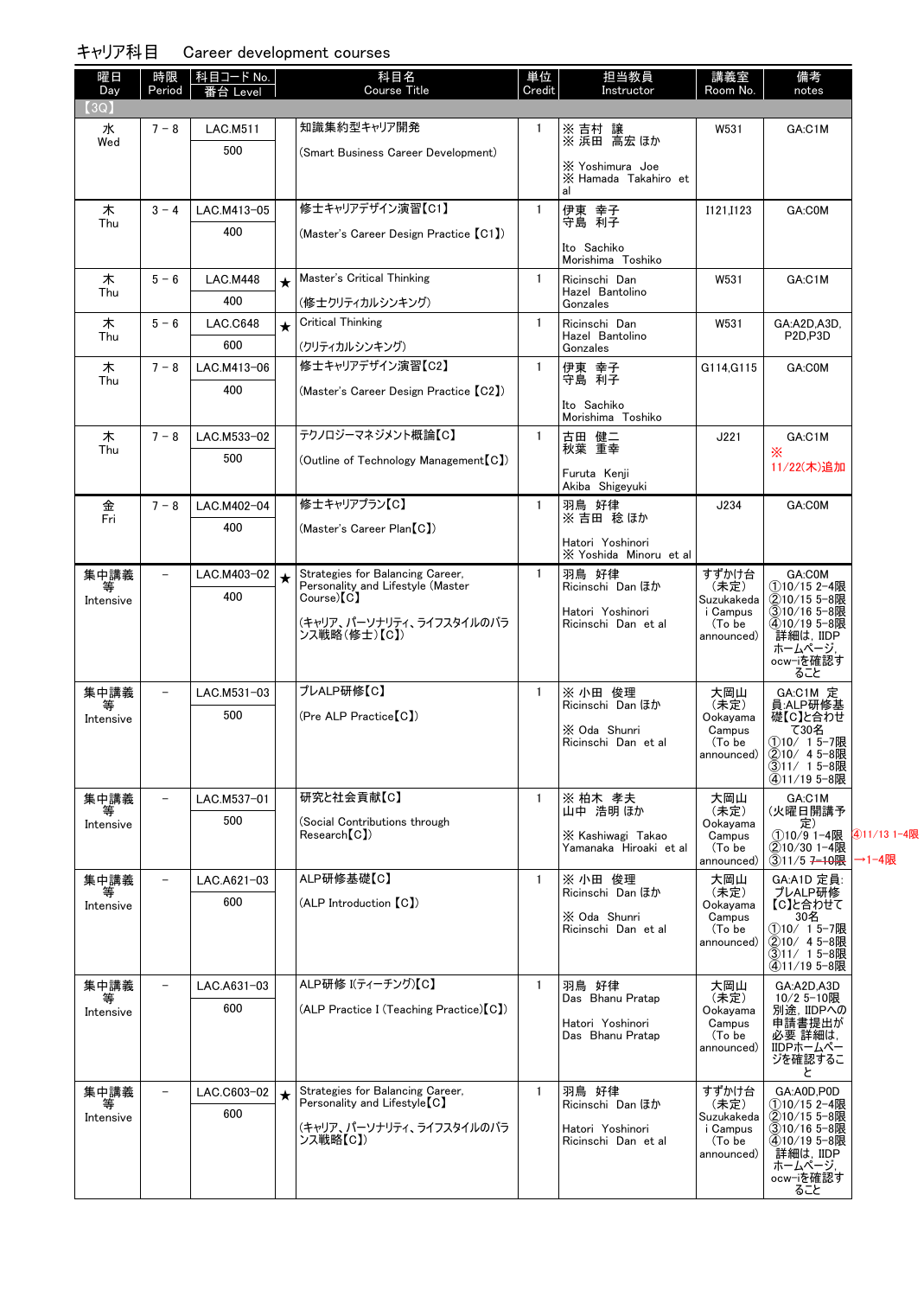| 曜日<br>Day          | 時限<br>Period | 科目コード No.<br>番台 Level |         | 科目名<br><b>Course Title</b>                       | 単位<br>Credit   | 担当教員<br>Instructor            | 講義室<br>Room No. | 備考<br>notes                   |
|--------------------|--------------|-----------------------|---------|--------------------------------------------------|----------------|-------------------------------|-----------------|-------------------------------|
| (3Q)               |              |                       |         |                                                  |                |                               |                 |                               |
| インターン<br>シップ       |              | LAC.P632-03           |         | PLP研修1【C】                                        | $\mathbf{1}$   | 秋葉 重幸                         |                 | GA:P2D,P3D<br>詳細は, IIDP       |
| Internship         |              | 600                   |         | $(PLP$ Practice $1[CI]$                          |                | Akiba Shigeyuki               |                 | ホームページを                       |
|                    |              |                       |         |                                                  |                |                               |                 | 確認すること<br>※平成30年度             |
|                    |              |                       |         |                                                  |                |                               |                 | 第3Qから科目<br>名変更(旧科目            |
|                    |              |                       |         |                                                  |                |                               |                 | 名:PLP研修)                      |
| インターン<br>シップ       |              | LAC.P633-01           |         | PLP研修2【C】                                        | $\overline{2}$ | 秋葉 重幸                         |                 | GA:P2D,P3D<br>詳細は, IIDP       |
| Internship         |              | 600                   |         | (PLP Practice 2[C])                              |                | Akiba Shigeyuki               |                 | ホームページを<br>確認すること             |
|                    |              |                       |         |                                                  |                |                               |                 | ※平成30年度                       |
|                    |              |                       |         |                                                  |                |                               |                 | 第3Qから科目<br>新設                 |
| インターン              |              | LAC.P634-01           |         | PLP研修4【C】                                        | 4              | 秋葉 重幸                         |                 | GA:P2D,P3D                    |
| シップ<br>Internship  |              | 600                   |         | $(PLP$ Practice $4[C])$                          |                | Akiba Shigeyuki               |                 | 詳細は,IIDP<br>ホームページを           |
|                    |              |                       |         |                                                  |                |                               |                 | 確認すること<br>※平成30年度             |
|                    |              |                       |         |                                                  |                |                               |                 | 第3Qから科目<br>新設                 |
| (4Q)               |              |                       |         |                                                  |                |                               |                 |                               |
| 未定                 |              | LAC.A635-04           |         | ALP研修 II(海外研修)【D】                                | $\mathbf{1}$   | 羽鳥 好律                         |                 | GA:A2D,A3D                    |
| To be<br>announced |              | 600                   |         | (ALP Practice II (Overseas Training) [D])        |                | Hatori Yoshinori              |                 | 別途, IIDPへの<br>申請書提出が          |
|                    |              |                       |         |                                                  |                |                               |                 | 必要 詳細は,<br>IIDPホームペー          |
|                    |              |                       |         |                                                  |                |                               |                 | ジを確認するこ                       |
| 未定                 |              | LAC.P661-04           |         | リカレント教育発展研修1【D】                                  | $\mathbf{1}$   | 秋葉 重幸                         |                 | と<br>GA:P0D,P1D,              |
| To be              |              | 600                   |         | (Recurrent Program Advanced Practice             |                |                               |                 | P <sub>2D.P3D</sub><br>必要な単位数 |
| announced          |              |                       |         | 1[D]                                             |                | Akiba Shigeyuki               |                 | に見合うだけの                       |
|                    |              |                       |         |                                                  |                |                               |                 | 成果を得ること<br>ができるQに, 対          |
|                    |              |                       |         |                                                  |                |                               |                 | 応する科目を申<br>告すること              |
| 未定                 |              | LAC.P662-04           |         | リカレント教育発展研修2-1【D】                                | $\overline{2}$ | 秋葉 重幸                         |                 | 同上                            |
| To be<br>announced |              | 600                   |         | (Recurrent Program Advanced Practice             |                | Akiba Shigeyuki               |                 | ※平成30年度<br>第3Qから科目            |
|                    |              |                       |         | $2-1$ [D])                                       |                |                               |                 | 名変更(旧科目<br>名:リカレント教           |
|                    |              |                       |         |                                                  |                |                               |                 | 育発展研修2)                       |
| 未定<br>To be        |              | LAC.P663-04           |         | リカレント教育発展研修3【D】                                  | 3              | 秋葉 重幸                         |                 | 同上                            |
| announced          |              | 600                   |         | (Recurrent Program Advanced Practice<br>3(D)     |                | Akiba Shigeyuki               |                 |                               |
| 未定                 |              | LAC.P664-04           |         | リカレント教育発展研修4【D】                                  | 4              | 秋葉 重幸                         |                 | 同上                            |
| To be<br>announced |              | 600                   |         | (Recurrent Program Advanced Practice             |                | Akiba Shigeyuki               |                 |                               |
|                    |              |                       |         | 4[D])                                            |                |                               |                 |                               |
| 未定<br>To be        |              | LAC.P665-02           |         | リカレント教育発展研修2-2【D】                                | $\overline{2}$ | 秋葉 重幸                         |                 | 同上<br>※平成30年度                 |
| announced          |              | 600                   |         | (Recurrent Program Advanced Practice<br>$2-2[D]$ |                | Akiba Shigeyuki               |                 | 第3Qから科目<br>新設                 |
| 水                  | $3 - 4$      | LAC.C602-03           |         | 博士キャリアプラン【D】                                     | 1              | 羽鳥 好律                         | J233            | GA:A0D,P0D                    |
| Wed                |              | 600                   |         | (Doctoral Career Plan [D])                       |                | Hatori Yoshinori              |                 |                               |
| 水                  | $5 - 6$      | LAC.M457-02           | $\star$ | Master's Technical Writing [D]                   | 1              | Ricinschi Dan                 | G321, G324      | GA:C1M                        |
| Wed                |              | 400                   |         | (修士テクニカルライティング【D】)                               |                | Hazel Bantolino<br>Gonzales   |                 |                               |
| 水                  | $5 - 6$      | LAC.C657-02           | $\star$ | Technical Writing [D]                            | $\mathbf{1}$   | Ricinschi Dan                 | G321, G324      | GA:A1D,P1D                    |
| Wed                |              | 600                   |         | (テクニカルライティング【D】)                                 |                | Hazel Bantolino<br>Gonzales   |                 |                               |
| 水                  | $5 - 6$      | LAC.P654-01           |         | グローバル企業の研究開発実践論 II 【J】                           | $\mathbf{1}$   | ※ 池上 徹                        | J232            | GA:P1D                        |
| Wed                |              | 600                   |         | (R&D Activities of Global companies              |                | ※ 菅野 忠臣 ほか                    |                 | 同内容で, 英語<br>クラス【E】も開講         |
|                    |              |                       |         | II(J)                                            |                | $X$ Ikegami Toru              |                 |                               |
| 水                  | $7 - 8$      | LAC.M521-02           |         | 科学者の倫理(修士)【D】                                    | $\mathbf{1}$   | X Kanno Tadaomi et al<br>札野 順 | J221            | GA:COM,C1M                    |
| Wed                |              | 500                   |         | (Ethics of Scientists (Master Course) [D])       |                | 羽鳥 好律                         |                 |                               |
|                    |              |                       |         |                                                  |                | Fudano Jun                    |                 |                               |
| 水                  | $7 - 8$      | LAC.P654-02           |         | R&D Activities of Global companies II [E]        | $\mathbf{1}$   | Hatori Yoshinori<br>※ 池上      | J232            | GA:P1D                        |
| Wed                |              | 600                   | $\star$ | (グローバル企業の研究開発実践論 II 【E】)                         |                | ※ 池上 徹<br>※ 菅野 忠臣ほか           |                 | 同内容で, 日本                      |
|                    |              |                       |         |                                                  |                | X Ikegami Toru                |                 | 語クラス【J】も開<br>講                |
|                    |              |                       |         |                                                  |                | X Kanno Tadaomi et al         |                 |                               |